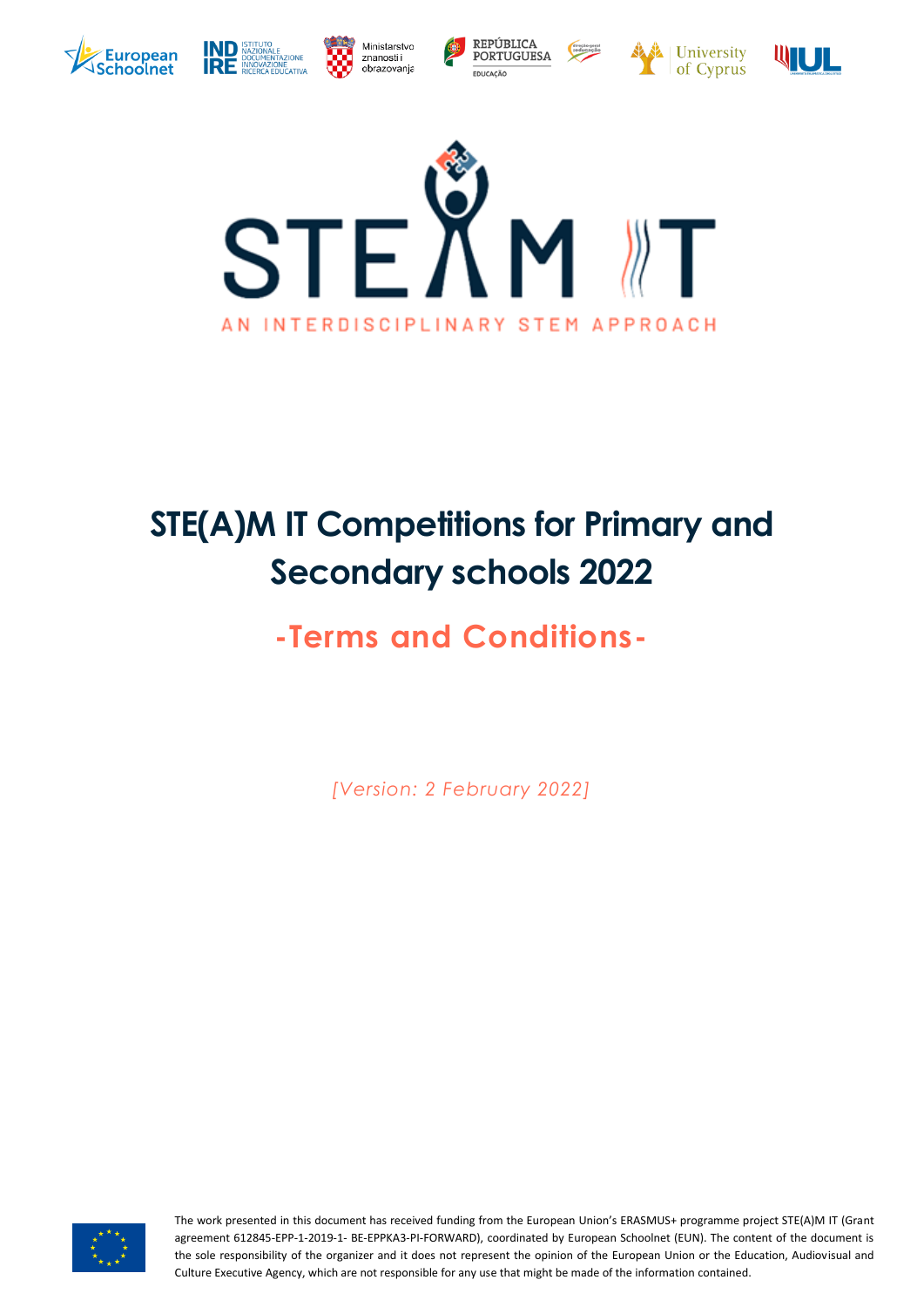

### **Table of Contents**

| Ι.    |  |
|-------|--|
| ΙΙ.   |  |
|       |  |
|       |  |
| III.  |  |
| IV.   |  |
|       |  |
|       |  |
|       |  |
| V.    |  |
| VI.   |  |
| VII.  |  |
| VIII. |  |
| IX.   |  |
| Χ.    |  |
| XI.   |  |
|       |  |
|       |  |
|       |  |

 $\overline{2}$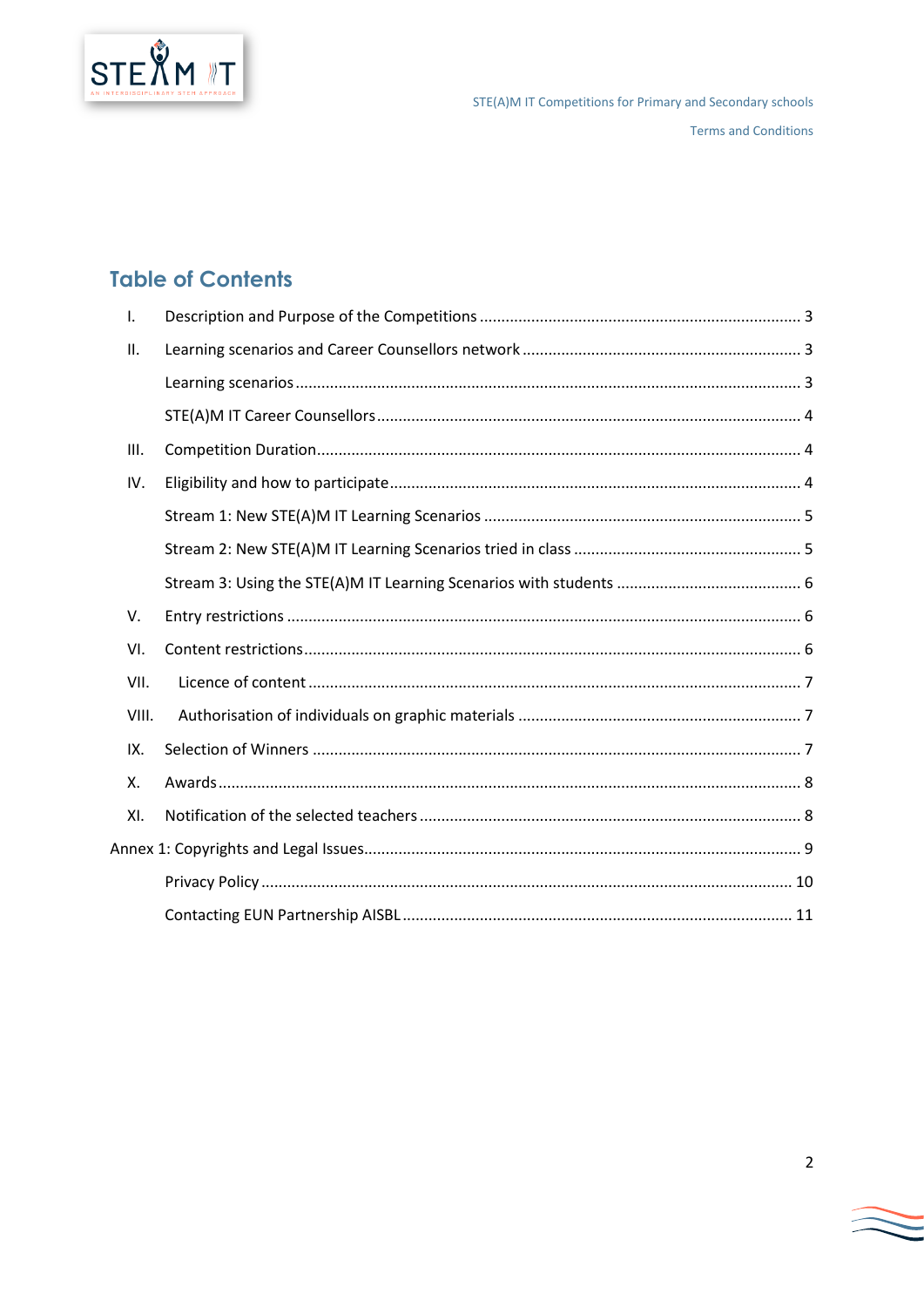

# **STE(A)M IT Competitions for Primary and Secondary schools 2022**

## <span id="page-2-0"></span>**I. Description and Purpose of the Competitions**

**"[STE\(A\)M IT](http://steamit.eun.org/) Competitions 2022"** is a **STE(A)M IT** project scheme that aims to highlight the importance of creativity in STEM education, as well as highlighting the importance of connecting STEM to all other disciplines and be taught in an integrated way.

Within the framework of the [STEM Discovery Campaign 2022](http://www.scientix.eu/events/campaigns/sdc22/) and in collaboration with the [STE\(A\)M IT](http://steamit.eun.org/) project, the "**STE(A)M IT Competitions 2022"** (hereafter "the competitions") are divided into two distinct competitions for **primary school teachers** and **secondary school teachers**.

Both competitions encourage teachers to work with other teachers in order to create and test materials that promote integrated STEM teaching, making the lessons and learning scenarios more interesting and connected to real life for students.

The competitions are coordinated by [European Schoolnet](http://www.eun.org/) (EUN), the network of 33 European Ministries of Education, based in Brussels. As a not-for-profit organisation, EUN aims to bring innovation in teaching and learning to its key stakeholders: Ministries of Education, schools, teachers, researchers, and industry partners.

# <span id="page-2-1"></span>**II. Learning scenarios and Career Counsellors network**

Integrating STEM subjects will allow students contextualize the knowledge acquired in each subject and connect it with real world challenges or STEM professions**.** This is the first step to ensure that students will be able to understand how this knowledge can help tackle or solve everyday problems.

By integrating more than one STEM subject we encourage the use of different pedagogical methods and prompt students to work collaboratively. The use of hands-on activities and the respective resources is required, but most importantly, teachers need to make good use of the resources they have among them and work with their colleagues.

### <span id="page-2-2"></span>**Learning scenarios**

A learning scenario is an instructional design model, that depending on the content addresses a specific subject or subjects, defining what students should be taught and outlining all the tools and resources the teachers have employed for its creation and implementation.

It is used to provide the details of the lesson or series of lessons that will follow elaborating on certain elements such as: **title, summary, online tools but also resources (online and offline**) that were used by teachers and will be used by students, among other.

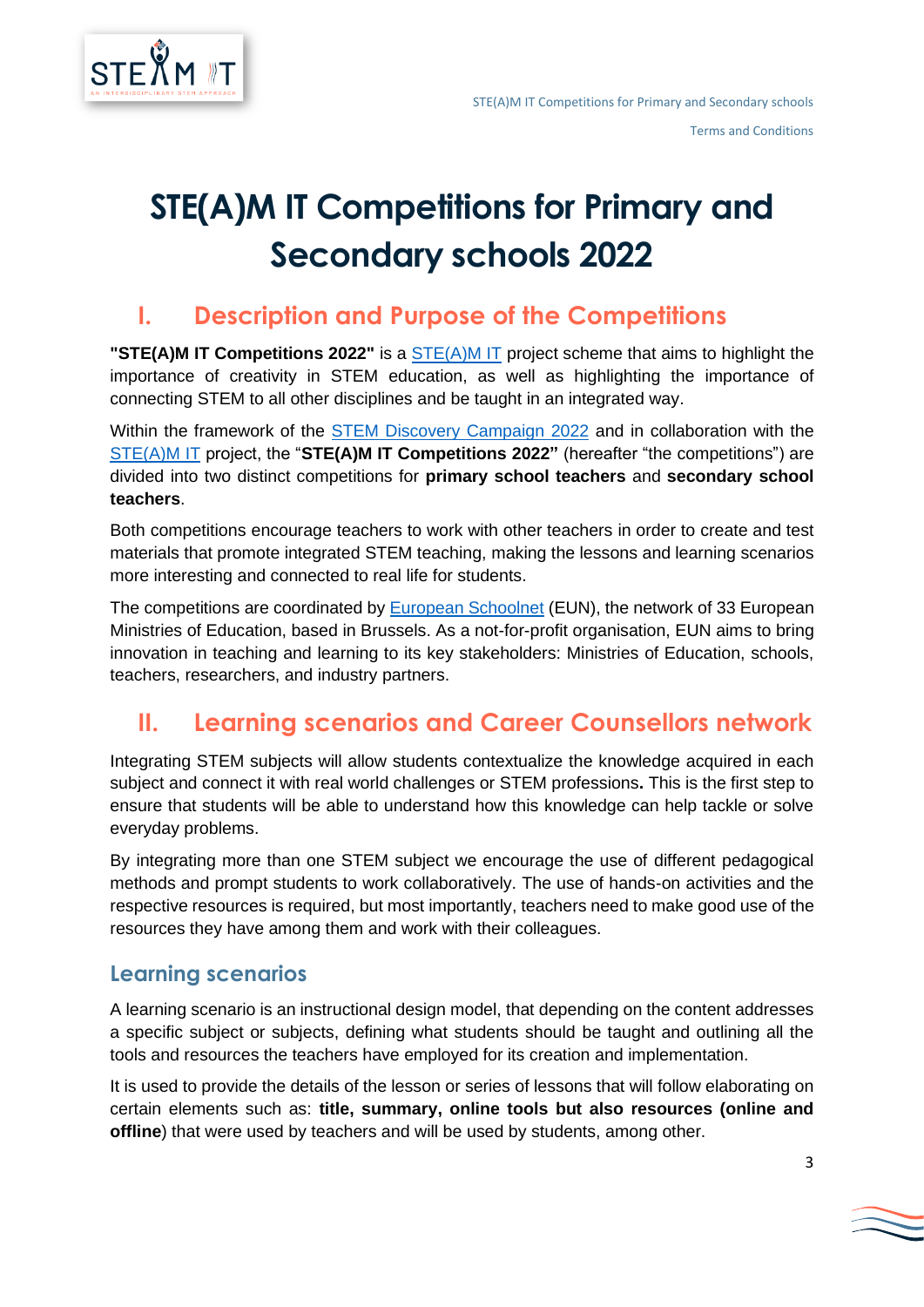

Each learning scenario template is divided in sections dedicated to the descriptive elements mentioned above, the main lesson plan table and the annexes. Additional fields indicating for example the licenses that apply to the document may exist.

#### **You can find the template for the learning scenario here: [STE\(A\)M IT learning scenario](http://files.eun.org/scientix/STE(A)MIT_Master_LS_Final.docx)**

The STE(A)M IT learning scenario has been designed in such a way to accommodate the details of more than one subject and it is addressed for teachers who wish to apply integrated STEM teaching in their class, but also dedicate a significant amount of time for the series of lessons that will follow. In addition, a new field dedicated to the learning products has been added, in order to mention the tangible outcomes of each activity as produced by students.

#### **STE(A)M IT Learning Scenarios expect a minimum of three subjects involved in the design (and can therefore be co-created by three teachers or more)**.

### <span id="page-3-0"></span>**STE(A)M IT Career Counsellors**

One of the awards of the competitions, that you will find in section XI, is that of becoming a STE(A)M IT Career Counsellor. STE(A)M IT Career Counsellor will receive exclusive training, attend events, and participate in workshop from the **Network of Career Advisors** in STEM jobs, to help them increase their understanding of emerging STEM careers and the skills needed for these careers. Career Counsellors will be members of a community on STE(A)M approaches and mentoring/career guidance programmes. They are part of the leading members of the STE(A)M IT community, which provides visibility for them and their school, as well as the opportunity to actively promote events about STEM careers. The network will be launched with the winners of the STE(A)M IT competitions, including this one.

### <span id="page-3-1"></span>**III. Competition Duration**

The competition will run from **1 February** to **30 April 2022** at **23:59** Central European Time (CET).

### <span id="page-3-2"></span>**IV. Eligibility and how to participate**

The competitions are open to all primary and secondary school teachers working in countries of the European Union1 and associated to the European Union<sup>2</sup> with a legal residence in one

<sup>1</sup> Austria, Belgium, Bulgaria, Croatia, Republic of Cyprus, Czech Republic, Denmark, Estonia, Finland, France, Germany, Greece, Hungary, Ireland, Italy, Latvia, Lithuania, Luxembourg, Malta, Netherlands, Poland, Portugal, Romania, Slovakia, Slovenia, Spain and Sweden.

<sup>&</sup>lt;sup>2</sup> Albania, Bosnia and Herzegovina, Faroe Islands, Republic of North Macedonia, Georgia, Iceland, Israel, Liechtenstein, Moldova, Montenegro, Norway, Serbia, Switzerland, Turkey, Ukraine and the UK.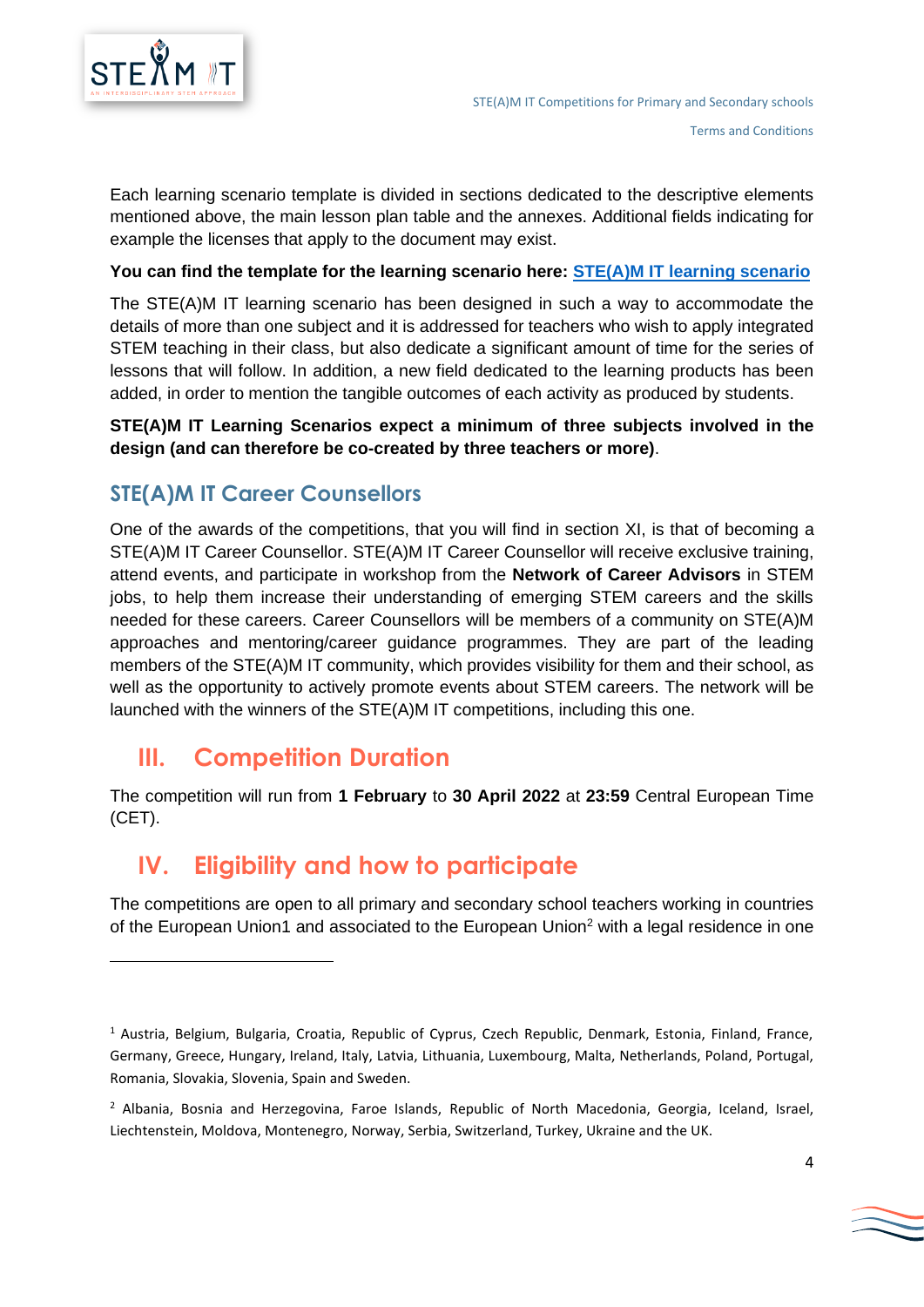

of these. Participation in the competition is subject to these Terms and Conditions STE(A)M IT decisions, which are final and binding in all respects and not subject to appeal.

There are two STE(A)M IT Competitions 2022:

- **Competition 1**: STE(A)M IT competitions for **primary** school teachers (students: 4 – 12 years old).
- **Competition 2**: STE(A)M IT competitions for **secondary** school teachers (students: 13 – 18 years old).

Each of the two competitions are divided into three streams:

### <span id="page-4-0"></span>**Stream 1: New STE(A)M IT Learning Scenarios**

Stream 1 calls for the submission of a new Learning Scenario on Integrated STEM Teaching using th[e STE\(A\)M IT Template](files.eun.org/scientix/STE(A)MIT_Master_LS_Final.docx) (see Learning Scenarios section) that have not been tried with students. If you have tried it or intend to try it before the end of April 2022, check out Stream 2 instead.

To submit their entries, the teacher must:

• **Step 1:** Pin the activity and submit the Learning Scenario to the 2022 [STEM](http://www.scientix.eu/events/campaigns/sdc22/#map)  [Discovery Campaign map of activities.](http://www.scientix.eu/events/campaigns/sdc22/#map) When you fill in the form to submit your activity you will be asked if you want to submit the activity to a competition. Select: *STE(A)M IT Competitions 2022 – Stream 1: New STE(A)M IT Learning Scenarios*. You will be prompted to provide a link to the Learning Scenario you are submitting for the competition from where it can be accessed.

### <span id="page-4-1"></span>**Stream 2: New STE(A)M IT Learning Scenarios tried in class**

Stream 2 calls the submission of a new Learning Scenario on Integrated STEM Teaching using the STE(A)M IT Template tried out with students (i.e., you would submit your Learning Scenario and a Story of Implementation explaining how it went with your students).

To submit their entries, the teacher must:

- **Step 1:** Pin the activity and submit the Learning Scenario to the 2022 STEM [Discovery Campaign map of activities.](http://www.scientix.eu/events/campaigns/sdc22/#map) When you fill in the form to submit your activity you will be asked if you want to submit the activity to a competition. Select: *STE(A)M IT Competitions 2022 – Stream 2: New STE(A)M IT Learning Scenarios tried in class*. You will be prompted to provide a link to the Learning Scenario you are submitting for the competition from where it can be accessed.
- **Step 2:** Write a blog post (Story of Implementation) about how the implementation went, number of students that participated, impressions from

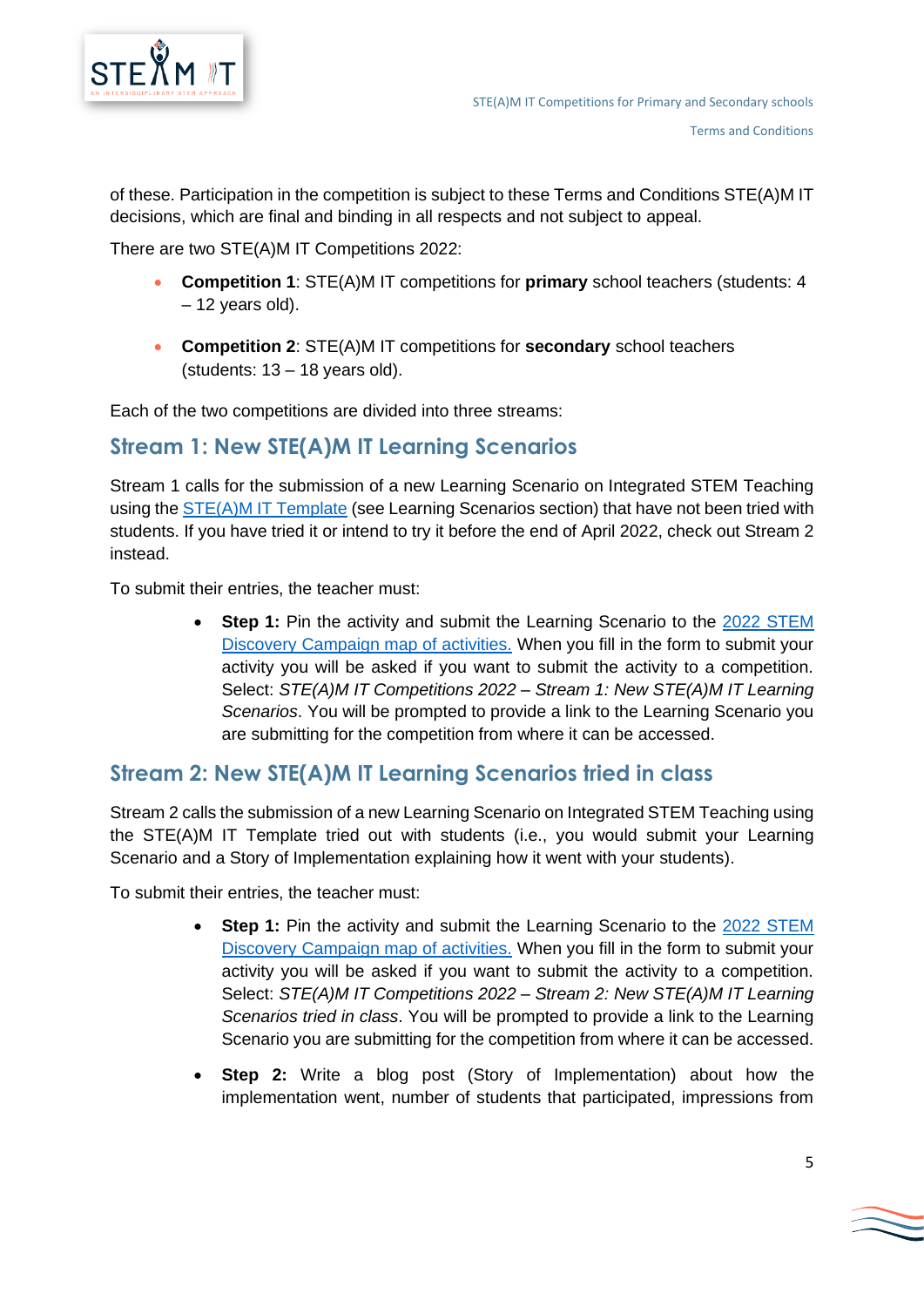

the different teachers, etc. on the 2022 [STEM Discovery Campaign blog.](https://sdw-blog.eun.org/) At the end of Step 1 you will receive information on how to contribute to the blog.

### <span id="page-5-0"></span>**Stream 3: Using the STE(A)M IT Learning Scenarios with students**

Stream 3 calls to try out one of the [11 original STE\(A\)M IT Learning Scenarios](http://www.scientix.eu/web/guest/projects/project-detail?articleId=884972) in class and tell us how it went with a Story of Implementation.

To submit their entries, the teacher must:

- **Step 1:** Pin the activity and submit to the 2022 STEM Discovery Campaign map [of activities.](http://www.scientix.eu/events/campaigns/sdc22/#map) When you fill in the form to submit your activity you will be asked if you want to submit the activity to a competition. Select: *STE(A)M IT Competitions 2022 – Stream 3: Using the STE(A)M IT Learning Scenarios with students*.
- **Step 2:** Write a blog post (Story of Implementation) about how the implementation went, number of students that participated, impressions from the different teachers, etc. on the 2022 [STEM Discovery Campaign blog.](https://sdw-blog.eun.org/) At the end of Step 1 you will receive information on how to contribute to the blog.

# <span id="page-5-1"></span>**V. Entry restrictions**

There is a **limit of three submissions per stream** by the same group of participants. The same person can participate in both streams at the same time but only win in one of them. Please do not submit the same entry more than once.

A given email account may only be used by one person to participate in the competition.

Any dispute as to identity of the selected teachers will be resolved by STE(A)M IT in their sole discretion.

## <span id="page-5-2"></span>**VI. Content restrictions**

Submitted content must comply with the following criteria:

- a) Content must be original and neither copied, as a whole or partly, nor rephrased from any other source.
- b) Content must be truthful.
- c) Content must not violate the rights of any third party.
- d) Content must not be inappropriate or unfit for publication (e.g., include nudity, obscenity or hate speech).

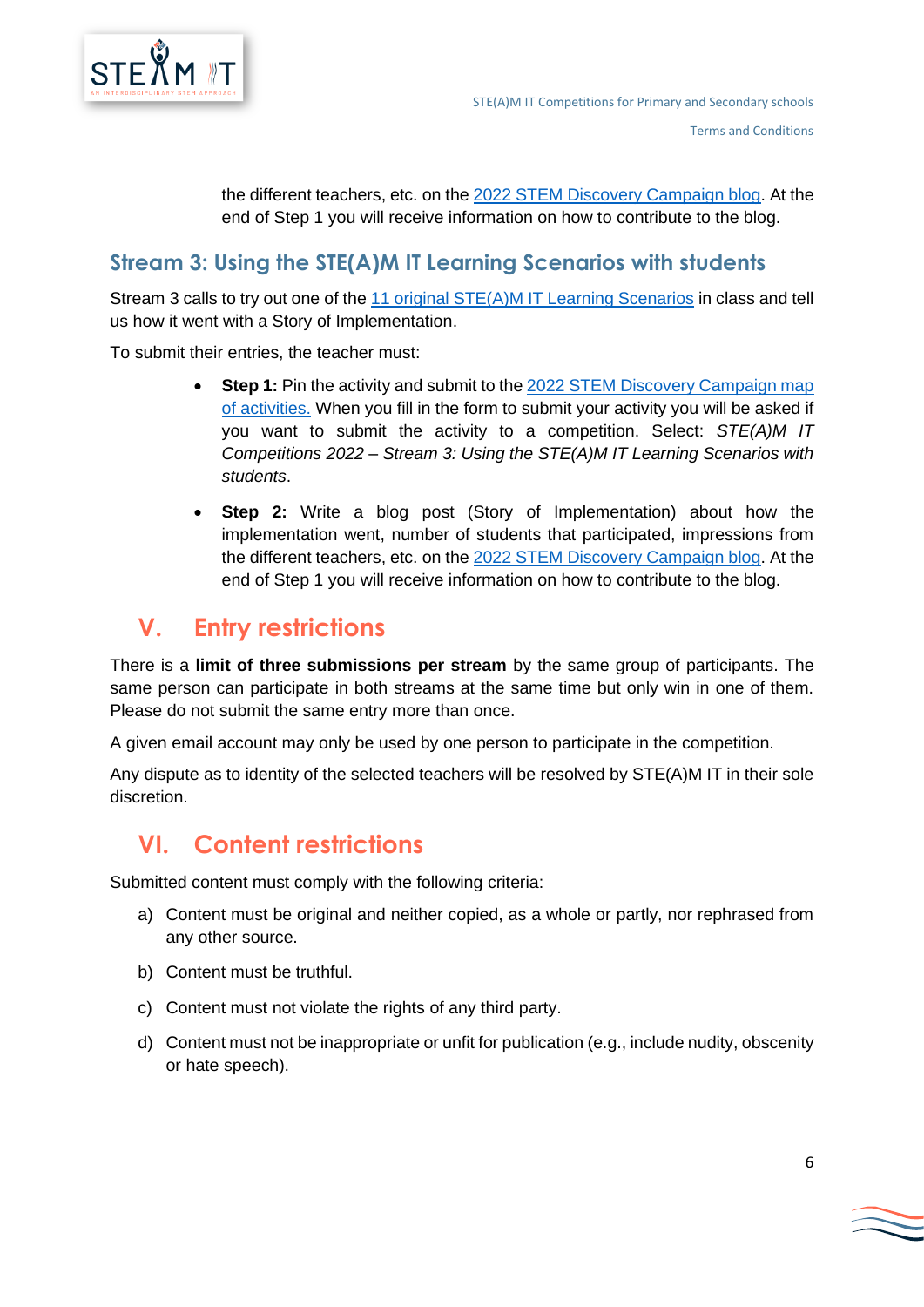

## <span id="page-6-0"></span>**VII. Licence of content**

A person who submits an entry in this competition accepts that the submitted content follows a Creative Commons License of Attribution-ShareAlike 4.0 International (CC BY-SA 4.0). Details of this license can be found here:<https://creativecommons.org/licenses/by-sa/4.0/>

Please be aware that to use any copyrighted material – images, music, video – you need to be in possession of the permission of the author in written form. EUN reserves the right to request clarification on the copyrights of the materials submitted to the competition. Please read the full details carefully in Annex 1: Copyrights and Legal Issues.

# <span id="page-6-1"></span>**VIII. Authorisation of individuals on graphic materials**

If your submission shows faces, you must be in possession of the **signed authorisation of all persons appearing in the videos and/or pictures** of your submission. For underage students you must, in addition, get their legal guardians' agreement before using their images. If you do not have these authorisations, please modify the entry by adding blur to the faces or removing the pictures of people for whom you do not have authorisation. If the submission is short-listed to be published on the webpage of the competition, please be aware that EUN will request a **confirmation that you have the signed authorisation** for all persons appearing on your video/image submitted to the competition.

# <span id="page-6-2"></span>**IX. Selection of Winners**

At the end of the submission period, as indicated in section [III,](#page-3-1) STE(A)M IT will select **up to three entries for Competition 1 – Primary (9 teachers) and 5 entries for Competition 2 – Secondary (15 teachers)** based on the following criteria:

- 1. **Relevance of the entry:** Contributions should demonstrate a clear link to the competition's requirements and be related to STEM.
- 2. **Pedagogical Value:** Clear goals and objectives, motivation, presentation of resources, specific learning tasks, adaptability to individual needs and age groups as well as the impact of the actions undertaken by teachers and students will be taken into account during the evaluation process. Judges will be looking for evidence of successful knowledge transfer.
- 3. **Originality:** The entry needs to display pertinence, novelty and creativity. All submissions should be creative, interesting, attractive and in any other way original.
- 4. **Clear communication:** The entry needs to have defined goals and objectives. It should present coherent ideas and conclusions, explaining in a comprehensible way and demonstrating a good understanding of the topic. The submission should convey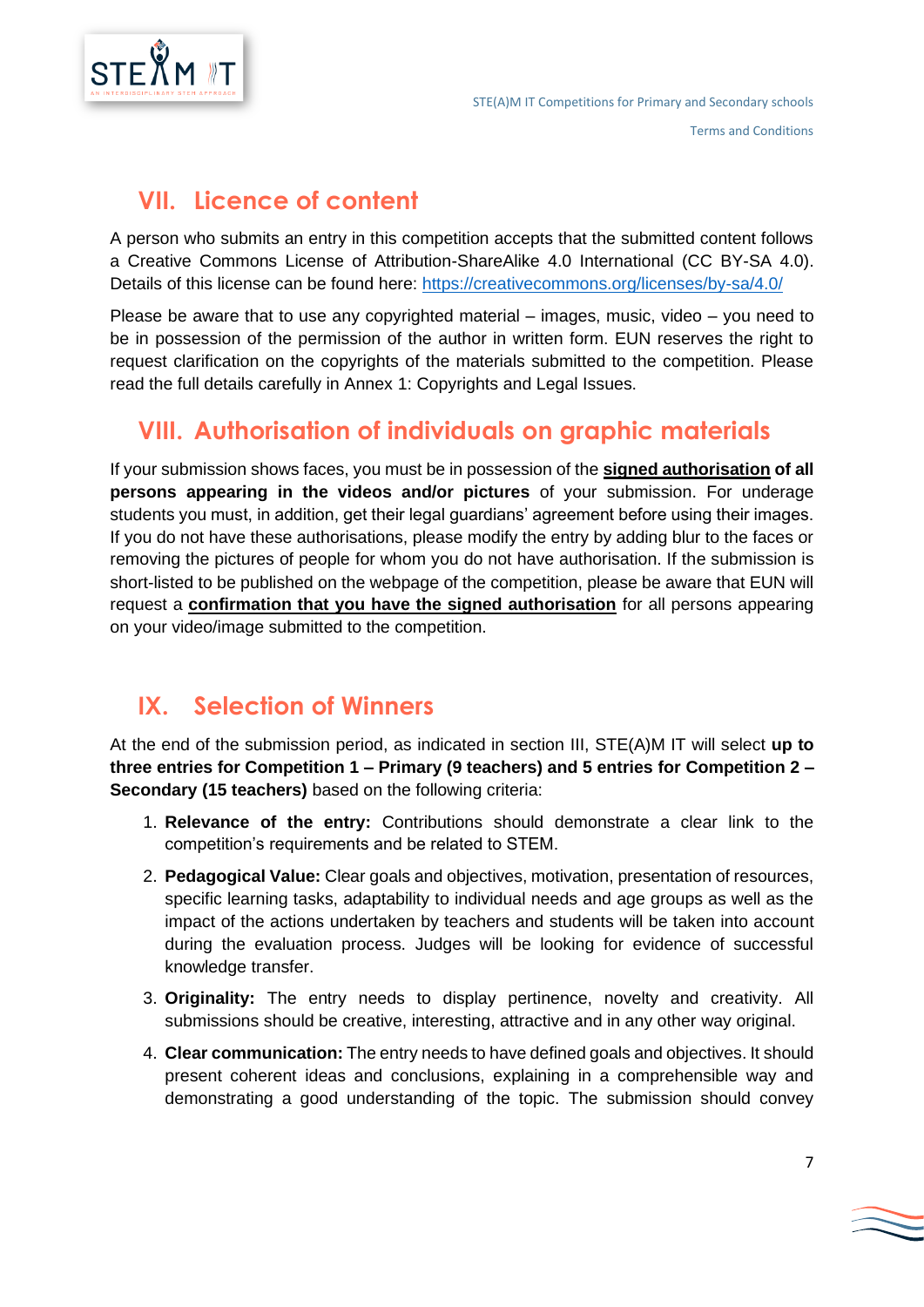

convincing implementation methods, solutions and messages. The motivation to participate in this competition should be clear.

- 5. **Presentation:** The visual aspect of supporting material (style, layout, design and good use of technology) will be considered.
- 6. **Involvement of stakeholders**: The entry needs to clearly describe how effectively relevant stakeholders were involved, most of all the STEM professionals, but also other stakeholders such as schools, teachers, pupils, companies, companies' representatives and other possible stakeholders.

# <span id="page-7-0"></span>**X. Awards**

The participants will be awarded according to the competition stream they have participated in. The awards for each stream are:

- The **winning entries** for Learning Scenarios and Stories of Implementation will be included in the **[Scientix Repository](http://www.scientix.eu/resources)** as well as **[STE\(A\)M IT portal](http://steamit.eun.org/)**.
- The winners will become **STE(A)M IT Career Counsellors** (including a title and a badge), receive exclusive training, attend events, and participate in workshops as members of the Network of Career Advisors in STEM jobs (for more information see [STE\(A\)M IT Career](#page-3-0)  [Counsellors\)](#page-3-0).

## <span id="page-7-1"></span>**XI. Notification of the selected teachers**

Shortlisted participants will be contacted STE(A)M IT via the email address provided in the submission form.

In order to remain eligible for the awards, **a winner must respond** to the winner notification contact (i.e. via email) and commence the award claim procedure **within 72 hours** of transmission of contact. If a potential winner cannot be reached for any reason (including failure to receive or respond to contact) or if a potential winner is determined to be ineligible or otherwise in violation of these Terms and Conditions, he/she shall be disqualified and forfeit the award. In case of award forfeiture, alternate winners will be selected.

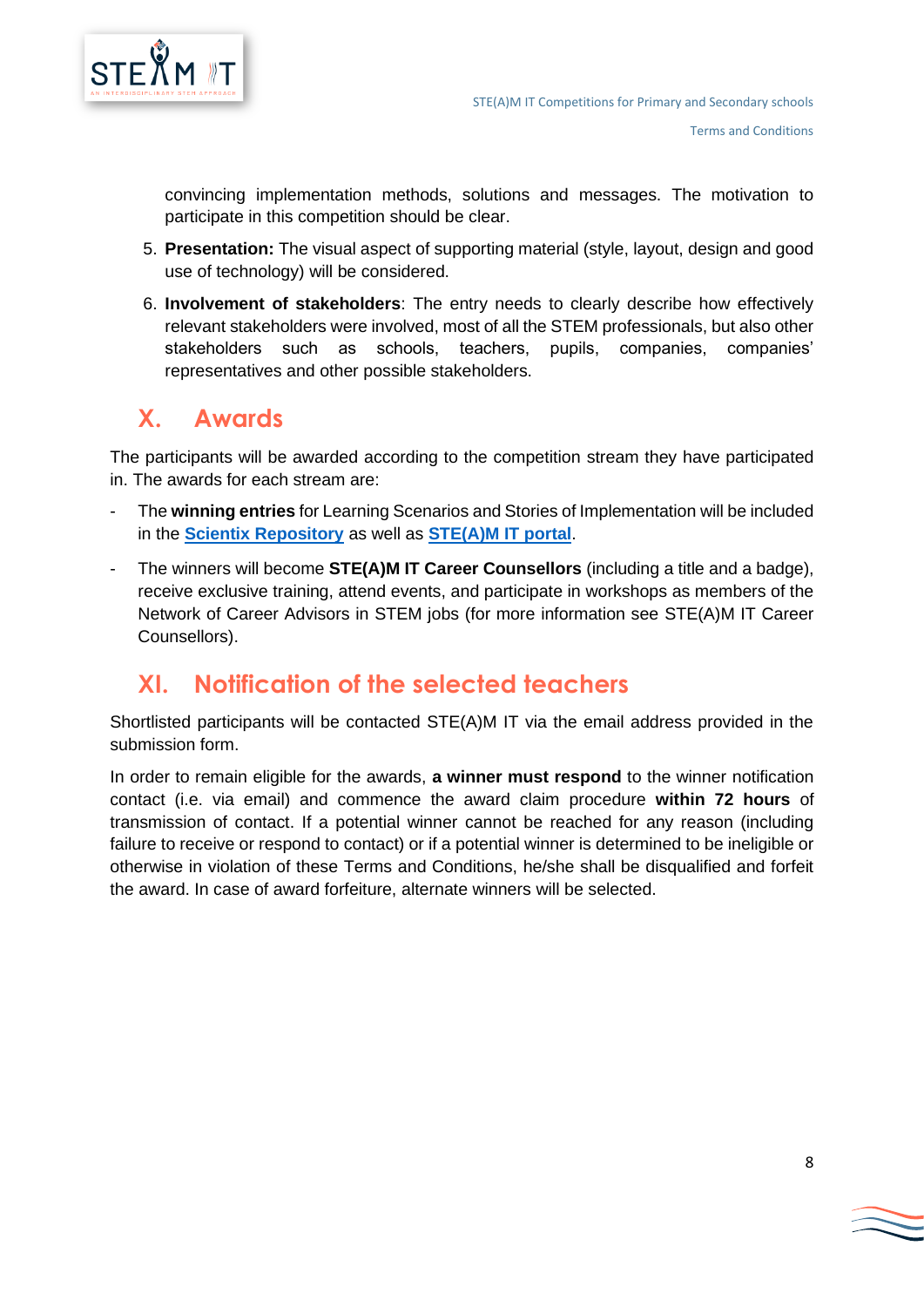

### <span id="page-8-0"></span>Annex 1: Copyrights and Legal Issues

All participants must comply with European and national laws including but not limited to copyright laws, legislation prohibiting the publication of any defamatory, discriminatory or other illegal content or any other similar laws.

The "STE(A)M IT Competitions for Primary and Secondary schools 2022" ("the Competition") is organized by EUN Partnership AISBL ("Organizer") within the 2022 STEM Discovery Campaign. By registering and uploading content, contestants declare that the content submitted is their original work and creation. The Organizer does not assume any responsibility for disputes between persons claiming copyrights of content. By registering and uploading content, each contestant declares that the content does not infringe any third-party rights and that they have obtained all necessary rights and licenses from third parties for the use of any materials. Contestants may not use any music that is not in the public domain or for which they have not acquired the necessary rights and licenses. The contestants will be fully responsible to the Organizer for any breach of the conditions contained in this disclaimer and, in particular, will hold the Organizer harmless from any actions brought by third parties.

The Organizer reserves the right to exclude proposals submitted for the Competition if it comes to their knowledge that there are copyright infringements or the content contains defamatory, discriminatory or other illegal material or does not comply with national legislation.

By registering and uploading content, the contestants agree that the Organizer shall have the right to make the content freely available for educational purposes on the web, CD-ROM or in any other media format for a period of three years starting from the date of the close of entries for the Competition.

By registering and uploading content the contestants declare that all identifiable individuals in their entry consented to the use of their image/performance, the submission of the content in this competition, and the use of the content by the Organizer for educational and promotional purposes in all media formats, including the web, for a period of three years from the date of the close of entries for the Competition. Contestants declare that the individuals who have provided content for their submission will sign all necessary documents granting the Organizer, if required by it, the rights free of charge to use the content as indicated above.

For promotional purposes, the winners at national level will have to make available a presentation for the Organizer of their entry in a publicly available format, e.g. a trailer, teaser, screenshot etc. By submitting their content, contestants declare their agreement that the Organizer may freely use this presentation in all media formats in its promotional activities of the award. The Organiser shall have complete discretion as to how they want to claim and exercise these rights.

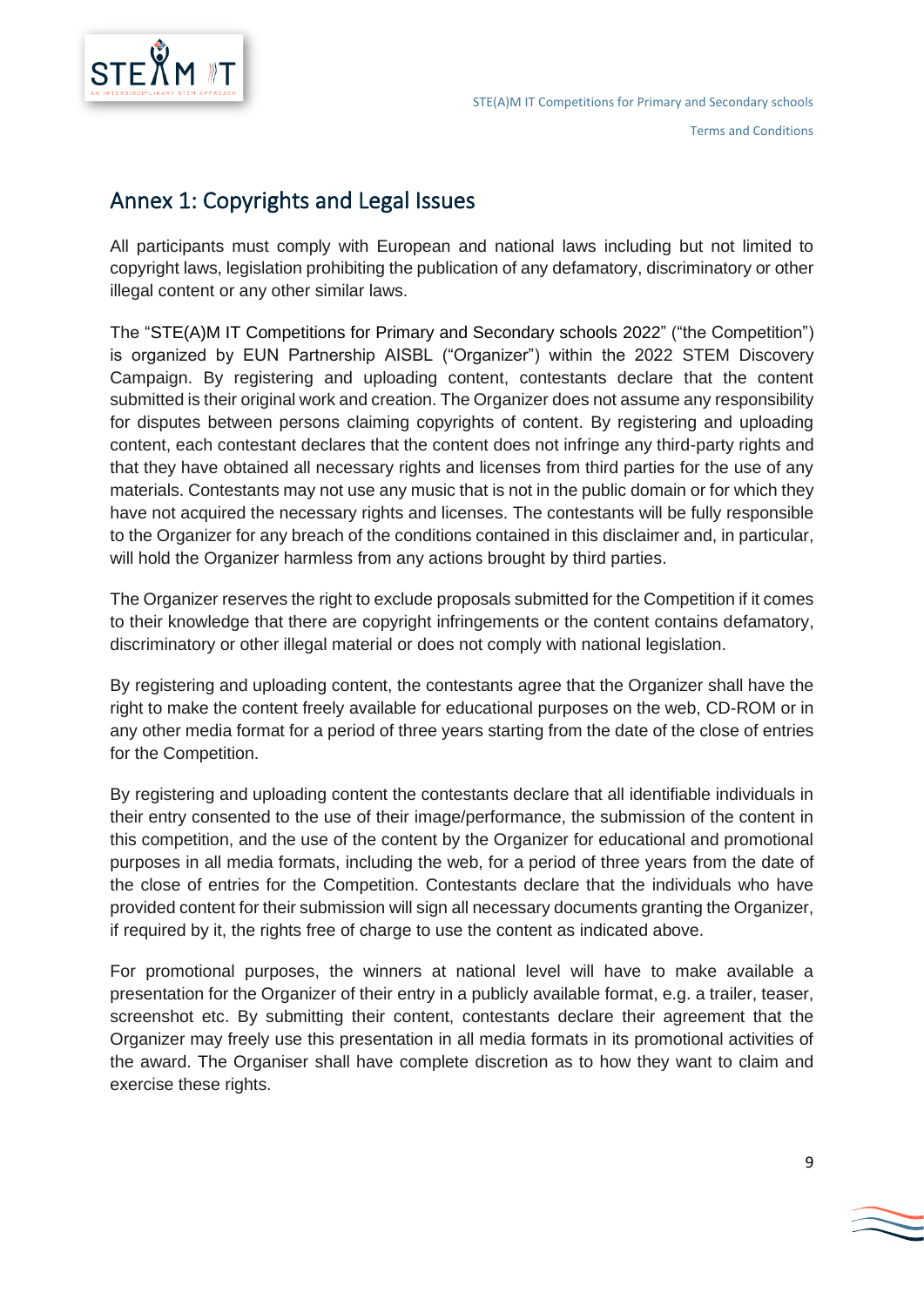

### <span id="page-9-0"></span>**Privacy Policy**

The following statement explains our policy regarding the personal information we collect about you for the purposes of the Competition:

- Overview
- Information collection
- Use of collected information
- Length of data storage
- Site security
- Changes within this privacy policy

#### **Overview**

The Competition Platform is dedicated to respecting the privacy of its users. Our intention is to provide a secure and safe environment for all users. The following statement outlines the policies by which the Platform collects, manages, and uses the data provided to us by users, and how users of the portal may exercise their rights. Use of the Platform indicates you have read these policies and agree to abide by them.

The Platform is controlled by EUN Partnership AISBL, the legal name for European Schoolnet, which acts as the Data Controller for any personal data collected via the Platform. Contact information for EUN Partnership AISBL can be found below.

#### **Information collection**

To serve its users in the best way possible, the Platform requires users to submit the following information as a part of the application for the Competition:

Applicant's data (Adults): name, surname, email address, country and school or organization (if applicable).

In addition, information such as user IP address, internet service provider (ISP), web browser, operating system, approximate times of use, referring site, email address and any similar data exchanged between a user's computer and the servers of the Platform will be collected. These will not be linked to specific user accounts except as indicated below.

Finally, aggregate statistics will be collected regularly, including but not limited to the number of users and page statistics during a specific period.

#### **Use of collected information**

Personal information provided by the user or collected during usage of the Platform will only be used to:

- Implement the Competition including judging the entries, publishing the names of the winners in the media and awarding the prizes.
- Enable and improve the user experience within this project.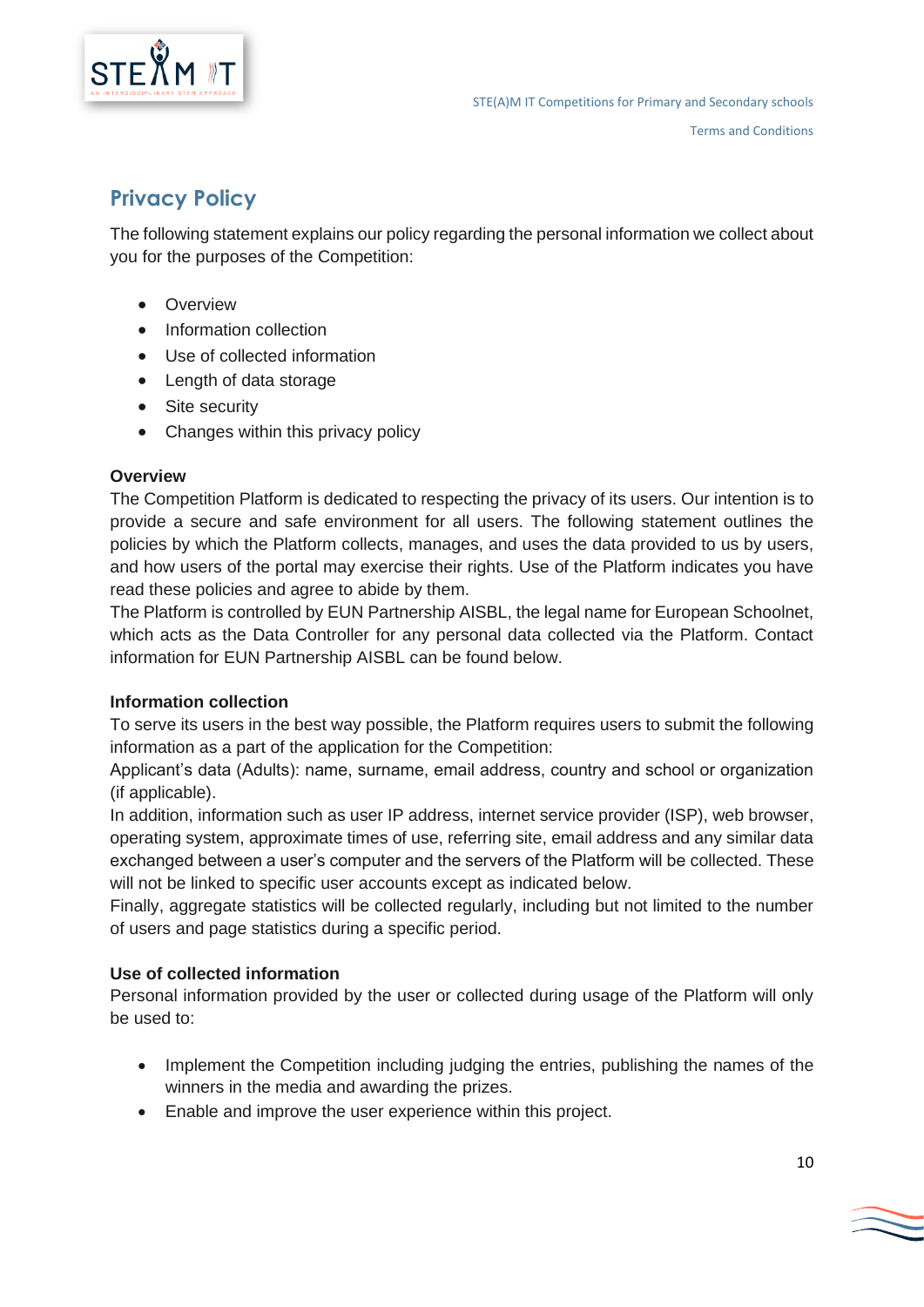

• Send print materials and other items by post on request by members using address details provided by them.

Access to this information is strictly limited to EUN Partnership AISBL, as well as individual experts and judges working for the Organiser. The transfer of specific data to other third parties can be permitted under the specific authorisation of EUN Partnership AISBL acting as the Data Controller; such authorisation will only be granted by the Data Controller to third parties with a legitimate interest in the Competition, including the European Commission. Personal data will only be transferred in accordance with applicable regulations. EUN Partnership AISBL will not divulge your personal data for direct marketing purposes to third parties.

EUN Partnership AISBL will have access to provided account information and can modify and/or delete information as needed to maintain the integrity of the user database or to ensure the proper operation of the Platform.

#### **Length of data storage**

Personal data provided by the users of the site or collected during their usage of the site will not be stored by EUN Partnership AISBL in a form allowing the identification of the users for longer than three years after the date of the close of entries for the Competition. In addition, registered users may contact the EUN Partnership AISBL as indicated below to terminate their accounts, which will result in the deletion of the personal data that they have provided during registration.

#### **Site security**

The Platform has implemented and continues to maintain appropriate technical and management measures to keep your personal information secure and safe from loss, damage, corruption, or deletion.

#### **Changes within this privacy policy**

Any and all changes to this privacy policy will be posted here and will take effect upon their publication. If you have any questions or concerns about this privacy policy, at any time, please contact: [privacy@eun.org.](mailto:privacy@eun.org)

### <span id="page-10-0"></span>**Contacting EUN Partnership AISBL**

EUN Partnership AISBL is based in Brussels (Belgium). For any questions related to the Platform, including your rights to access, correct and delete your personal information under applicable data protection law, you can contact us:

By e-mail: [privacy@eun.org](mailto:privacy@eun.org)

By mail: EUN Partnership AISBL